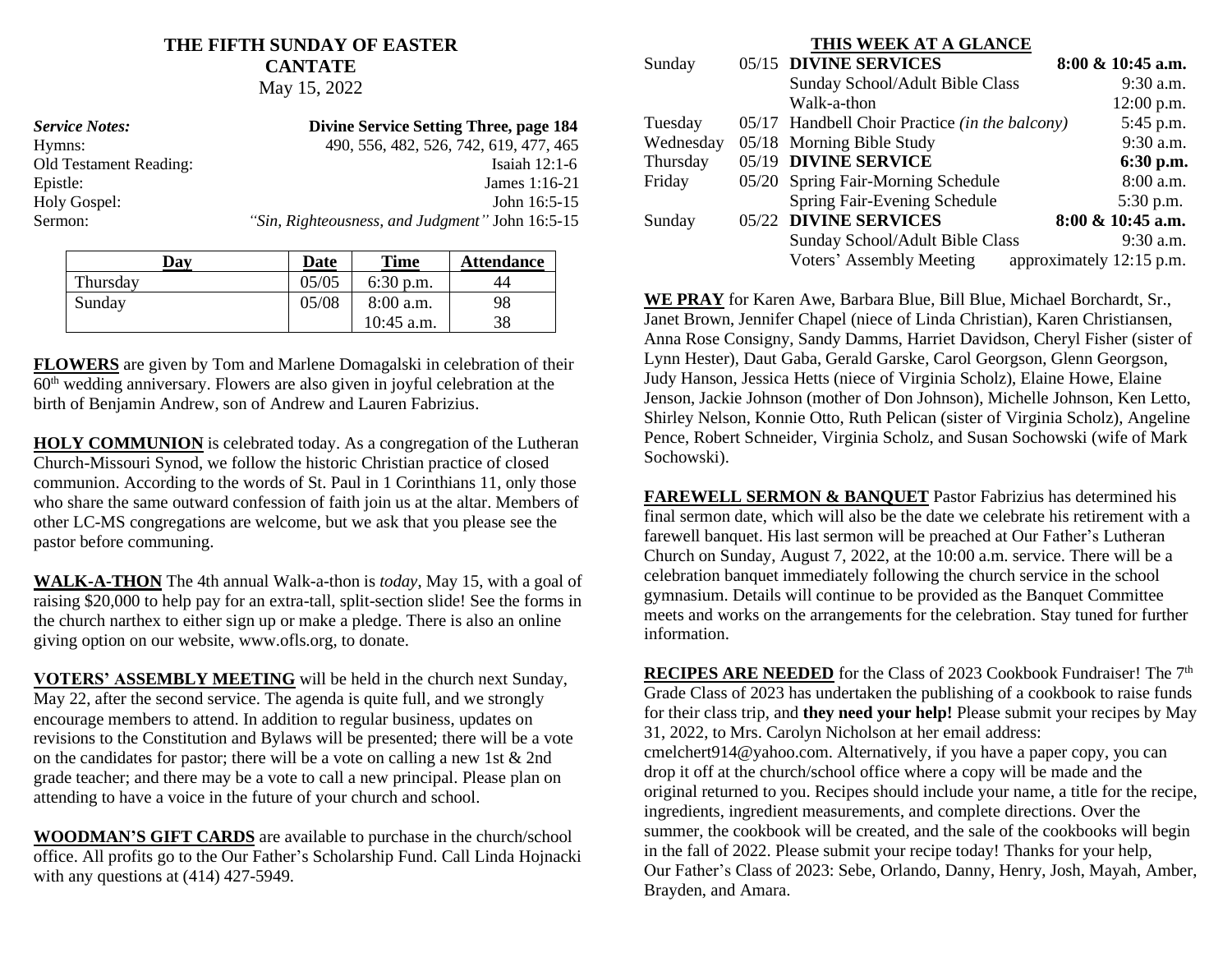**SCRIP** The next order due date is Sunday, June 5. A Scrip order box, order forms, and envelopes are located in the narthex and church/school office. Place your order and check made out to Our Father's in one of the boxes, *OR* you may order online with the Presto Pay Plan at www.shopwithscrip.com. The website has a list of participating retailers. All profits are used to help pay staff health insurance. Call Linda Hojnacki with any questions at (414) 427-5949.

#### *OUR FATHER'S EVANGELICAL LUTHERAN CHURCH, SCHOOL, AND CHILDCARE CENTER*

6025 South 27 th Street Greenfield, WI 53221 www.ofls.org

Rev. Dr. Karl F. Fabrizius, Pastor prfabrizius@ourfatherslutheran.org Church Phone: (414) 282-8220 Pastor's Phone: (414) 529-3999

Mr. Nathan Wingfield, Principal Office Phone: (414) 282-7500

Mrs. Amanda McGraw/Mrs. Michelle Sroka, Childcare Co-Directors Office Phone: (414) 282-9057

### **THE READINGS AND PSALMODY FOR THE FIFTH SUNDAY OF EASTER CANTATE** May 15, 2022

## **THE OLD TESTAMENT READING**

#### **Isaiah 12:1-6 (ESV)**

<sup>1</sup> You will say in that day: "I will give thanks to you, O Lord, for though you were angry with me, your anger turned away, that you might comfort me. <sup>2</sup>"Behold, God is my salvation; I will trust, and will not be afraid; for the Lord God is my strength and my song, and he has become my salvation." <sup>3</sup> With joy you will draw water from the wells of salvation. <sup>4</sup> And you will say in that day: "Give thanks to the Lord, call upon his name, make known his deeds among the peoples, proclaim that his name is exalted. <sup>5</sup>"Sing praises to the Lord, for he has done gloriously; let this be made known in all the earth. <sup>6</sup> Shout, and sing for joy, O inhabitant of Zion, for great in your midst is the Holy One of Israel."

A: This is the Word of the Lord.

**C: Thanks be to God.**

## **THE EPISTLE READING**

#### **James 1:16-21 (ESV)**

 $16$  Do not be deceived, my beloved brothers.  $17$  Every good gift and every perfect gift is from above, coming down from the Father of lights with whom there is no variation or shadow due to change.

 $18$  Of his own will he brought us forth by the word of truth, that we should be a kind of firstfruits of his creatures.  $^{19}$  Know this, my beloved brothers: let every person be quick to hear, slow to speak, slow to anger;  $^{20}$  for the anger of man does not produce the righteousness that God requires. <sup>21</sup> Therefore put away all filthiness and rampant wickedness and receive with meekness the implanted word, which is able to save your souls.

- A: This is the Word of the Lord.
- **C: Thanks be to God.**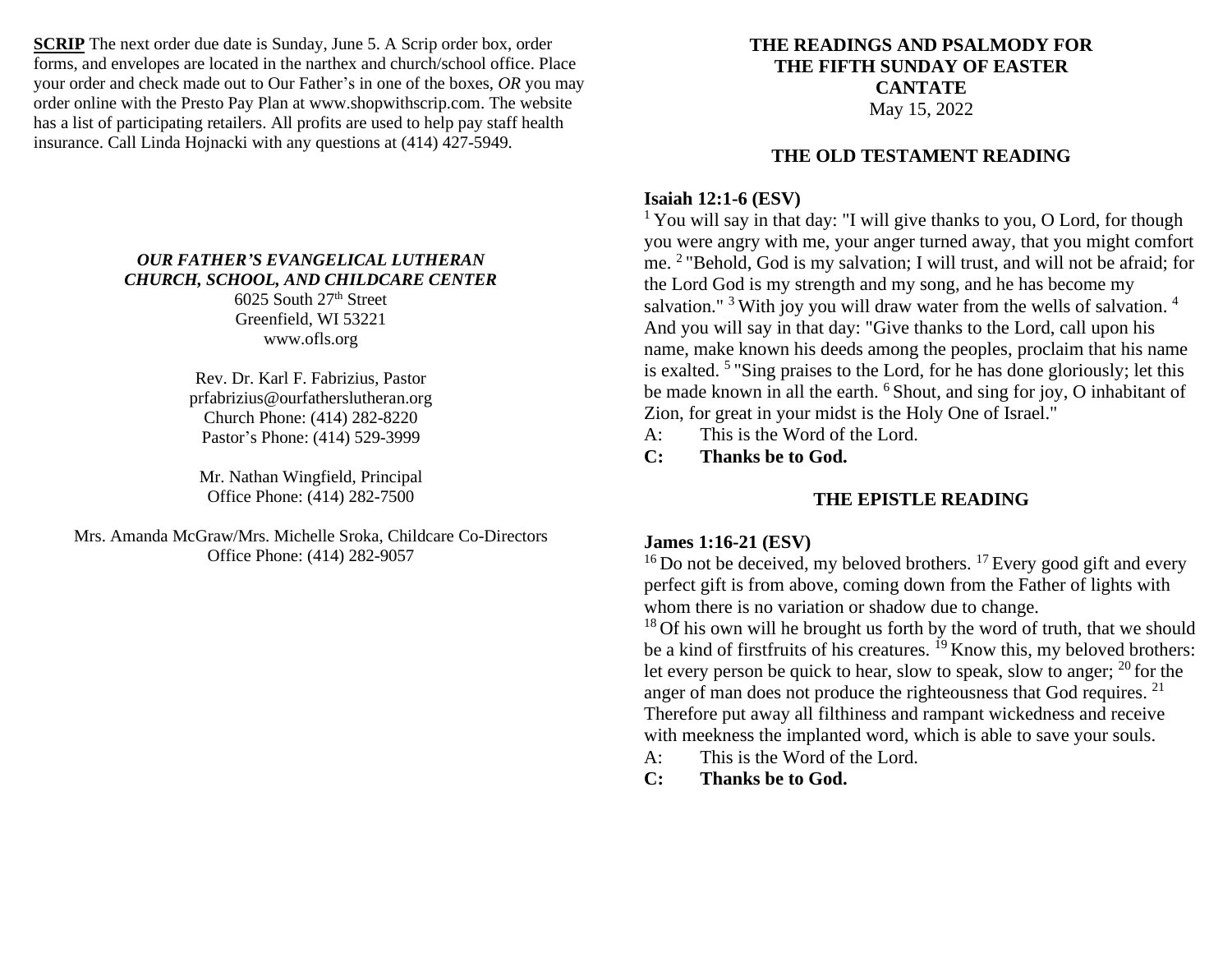#### **THE HOLY GOSPEL**

#### **INTROIT**

#### **John 16:5-15 (ESV)**

 $5$  But now I am going to him who sent me, and none of you asks me, 'Where are you going?' <sup>6</sup> But because I have said these things to you, sorrow has filled your heart.  $\frac{7}{1}$  Nevertheless, I tell you the truth: it is to your advantage that I go away, for if I do not go away, the Helper will not come to you. But if I go, I will send him to you.

<sup>8</sup> And when he comes, he will convict the world concerning sin and righteousness and judgment: <sup>9</sup> concerning sin, because they do not believe in me;  $^{10}$  concerning righteousness, because I go to the Father, and you will see me no longer;  $^{11}$  concerning judgment, because the ruler of this world is judged. <sup>12"</sup>I still have many things to say to you, but you cannot bear them now. <sup>13</sup> When the Spirit of truth comes, he will guide you into all the truth, for he will not speak on his own authority, but whatever he hears he will speak, and he will declare to you the things that are to come. <sup>14</sup> He will glorify me, for he will take what is mine and declare it to you.

 $15$  All that the Father has is mine; therefore I said that he will take what is mine and declare it to you.

P: This is the Gospel of the Lord.

**C: Praise be to Thee, O Christ.**

#### **THE PSALMODY**

#### **Psalm 66:1-9 (ESV)**

 $1$ <sup>1</sup> To the choirmaster. A Song. A Psalm. Shout for joy to God, all the earth;

 $2$  sing the glory of his name; give to him glorious praise!

<sup>3</sup> Say to God, "How awesome are your deeds! So great is your power that your enemies come cringing to you.

 $<sup>4</sup>$  All the earth worships you and sings praises to you; they sing praises to</sup> your name."

<sup>5</sup> Come and see what God has done: he is awesome in his deeds toward the children of man.

<sup>6</sup>He turned the sea into dry land; they passed through the river on foot. There did we rejoice in him,

 $<sup>7</sup>$  who rules by his might forever, whose eyes keep watch on the nations—</sup> let not the rebellious exalt themselves.

<sup>8</sup> Bless our God, O peoples; let the sound of his praise be heard,

<sup>9</sup> who has kept our soul among the living and has not let our feet slip.

Sing to the Lord a new song, Alle- | luia,\*

 for he has revealed his righteousness in the sight of the nations. Alle- | luia.

His right hand and his  $\vert$  holy arm\*

have worked salva- | tion for him.

He has remembered his steadfast love and faithfulness to the house of  $|$ Israel.\*

All the ends of the earth have seen the salvation | of our God.

Make a joyful noise to the Lord, | all the earth;\*

break forth into joyous song and sing | praises!

**Glory be to the Father and** | **to the Son**\*

 **and to the Holy** | **Spirit;**

**as it was in the be-** | **ginning,**\*

 **is now, and will be forever.** | **Amen.**

Sing to the Lord a new song, Alle- | luia,\*

 for he has revealed his righteousness in the sight of the nations. Alle- | luia.

*Psalm 98:1b, 3-4; antiphon: vv. 1a, 2b*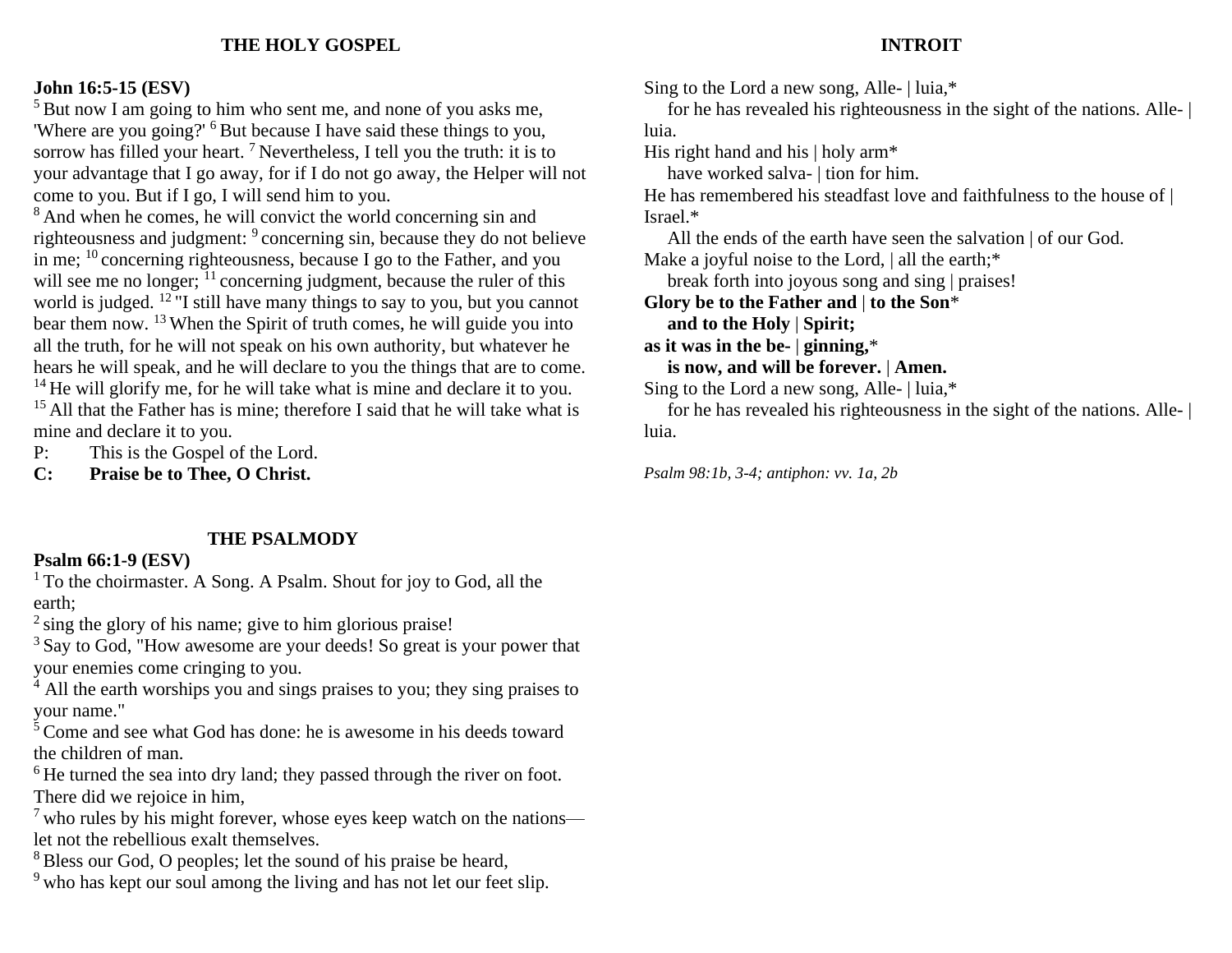### **THE CONGREGATION AT PRAYER FOR THE WEEK OF THE FIFTH SUNDAY OF EASTER CANTATE**

"Sin, Righteousness, and Judgment" May 15 through May 21, 2022

*Cantate Domino means sing to the Lord. What are we to sing? A new song. Does this mean that we need to continually provide something new? No, for the new song is that which proclaims the righteousness of Christ which has been revealed before the nations at the resurrection of Christ. In the resurrection of Jesus, the Father has declared the whole world to be reconciled or justified. The Father's right hand, Jesus, has gained the victory in faithfulness to His Promise. Jesus was lifted up on the cross to draw all men to Himself and bestow upon them every good and perfect gift. These gifts come to us through the Holy Spirit who brings us to new life as He works repentance and delivers us to the forgiveness of sins through the Word of Truth. This Word is the only means through which the Spirit works, for apart from the Word of Truth there is no Holy Spirit. This Word is the power of Baptism which creates faith. Through the Word, the Spirit creates faith by the preaching of repentance and the forgiveness of sins. In the Lord's Supper, the Spirit is at work as the Word creates the body and blood of Christ and then offers the forgiveness of sins which faith so eagerly seeks.*

**INVOCATION:** In the name of the Father and of the Son and of the Holy Spirit. **AMEN.**

**THE CREED**

VERSE: <sup>8</sup> Jesus Christ is the same yesterday and today and forever. **Hebrews 13:8 (ESV)**

**COLLECT FOR THE WEEK:** O God, You make the minds of Your faithful to be of one will. Grant that we may love what You have commanded and desire what You promise, that among the many changes of this world our hearts may be fixed where true joys are found; through Jesus Christ, Your Son, our Lord, who lives and reigns with You and the Holy Spirit, one God, now and forever. **AMEN.**

#### **PSALM OF THE WEEK:** 86

**PSALMODY PRAYER:** Teach me to confess that You alone are God, O Lord, and cast out all other gods from my heart. Grant that I know Your mercy, fear Your name, and trust that You have delivered my soul from hell through the Son of Your maidservant, Jesus Christ. **AMEN.**

| <b>READINGS FOR THE WEEK</b> |               |
|------------------------------|---------------|
| Monday                       | Luke 18:9-17  |
| Tuesday                      | Luke 19:1-10  |
| Wednesday                    | Luke19:11-28  |
| Thursday                     | Luke 20:1-19  |
| Friday                       | Luke 20:20-26 |
| Saturday                     | John 16:23-33 |

#### **CATECHISM FOR THE WEEK: Table of Duties To Widows**

The widow who is really in need and left all alone puts her hope in God and continues night and day to pray and to ask God for help. But the widow who lives for pleasure is dead even while she lives. *1 Timothy 5:5-6*

#### **To Everyone**

The commandments . . . are summed up in this one rule: "Love your neighbor as yourself." *Romans 13:9*

I urge . . . that requests, prayers, intercession and thanksgiving be made for everyone. *1 Timothy 2:1*

Let each his lesson learn with care, and all the household well shall fare.

**Luther, On Romans 6:14 (1516):** *For sin will have no dominion over you.* This refers not only to sinful lust for temporal goods and prosperity but also to our practice of fleeing from temporal evils and adversities. For the man who has Christ through true faith does not desire any of this world's goods (however much they may allure him), not even life itself, nor does he fear the evils, even death itself (no matter how terrifying they may be). For he stands firm on the solid rock, neither following after a soft life nor fleeing a hard life; not because he is not tempted to flee in the face of overpowering fear or tempted to evil lust by the strong blandishment of sin (for he is not insensitive toward lust and terror), but in the end, he does not consent, although it is with tremendous labor and sorrow that he barely resists and triumphs in accord with the statement in 1 Peter 4:18, "the righteous man is scarcely saved." And the righteous man is always more like a victim than a victor as long as he is contending with temptations. For the Lord permits him to be tempted and attacked right up to the end, like gold in a furnace. . . . He who fears death more than Christ and loves his life more than Christ does not possess Christ through true faith. For sin has dominion over him, and he is still under the Law. We must fully understand this, as He Himself explains it when He says, John 12:25: "He who loves his life loses it," . . . and again: "He who does not take his cross and follow Me is not worthy of Me." Thus it is not an easy matter to bring sin into subjection. Indeed, unless the Lord were in us, "who is faithful and will not let us be tempted beyond our strength," surely the waves would overwhelm us. But He permits the unbelievers to be tempted and to fall, indeed, they have fallen and can never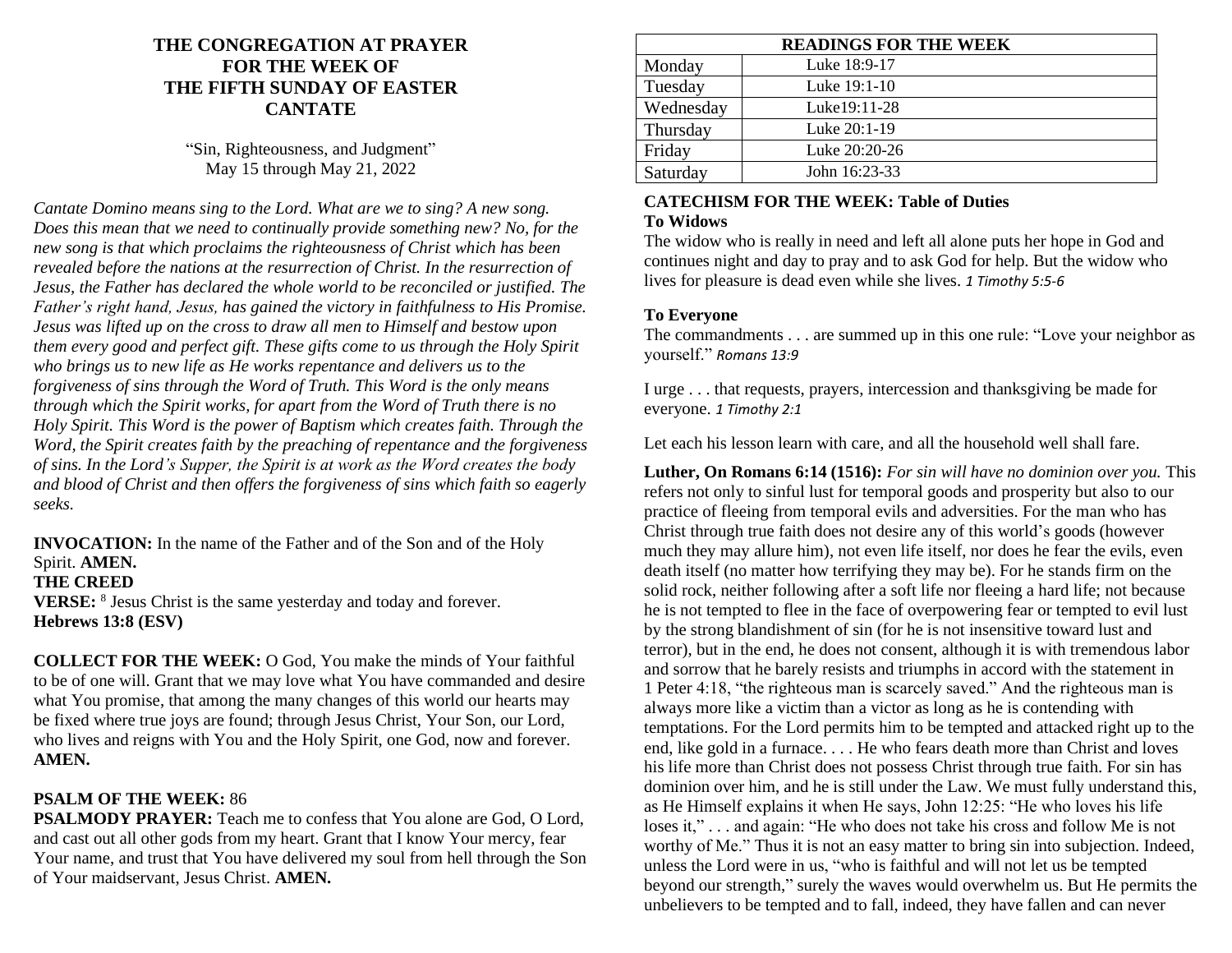stand before Him, but He is faithful to those who stand and call upon Him by faith. As long as sin only attacks but does not gain dominion over the saints, it is compelled to serve them, as we read later on (Romans 8:28): "Everything works for good with those who love God." And the apostle says

(1 Corinthians 10:13): "But with the temptation God will also provide the way of escape, that you may be able to endure it." Thus luxurious living makes the soul more chaste when it attacks; pride makes the soul humbler; laziness makes it more active; avarice makes it more generous; anger, more mild; gluttony, more abstemious. For in all these instances, the hatred of the spiritual man increases more and more against the thing which is attacking him. Thus temptation is a most useful thing. Thus also it has dominion over the mortal body when a man yields to it. But temptation becomes a servant when we resist it, because it then produces a hatred of iniquity and a love of righteousness. And in our future immortal body, it will neither have dominion nor rule, nor will it be a servant. Thus let us recognize the marvelous wisdom of God, because by means of evil He promotes the good, and through sin He achieves righteousness, not only in us but also in other people. (*LW* 25:318-319)

**PRAYER:** Each day a different aspect of Christian life is covered.

| Monday    | Our Baptism, calling, and daily work                      |
|-----------|-----------------------------------------------------------|
| Tuesday   | Deliverance from sin and temptation                       |
| Wednesday | Marriage, family, and schools                             |
| Thursday  | The Lord's Supper, the Church, and Her Pastors            |
| Friday    | The Preaching of the Cross, the persecuted, and missions  |
| Saturday  | True repentance and restoration of the withering          |
| Sunday    | The Hope of the resurrection and faithfulness to the Word |
|           |                                                           |

#### **THE LORD'S PRAYER**

**LUTHER'S MORNING PRAYER:** I thank You, my heavenly Father, through Jesus Christ, Your dear Son, that You have kept me this night from all harm and danger; and I pray that You would keep me this day also from sin and every evil, that all my doings and life may please You. For into Your hands I commend myself, my body and soul, and all things. Let Your holy angel be with me that the Evil Foe may have no power over me. **AMEN.** 

#### **OR**

**LUTHER'S EVENING PRAYER:** I thank You, my heavenly Father, through Jesus Christ, Your dear Son, that You have graciously kept me this day; and I pray that You would forgive me all my sins where I have done wrong, and graciously keep me this night. For into Your hands I commend myself, my body and soul, and all things. Let Your holy angel be with me, that the Evil Foe may have no power over me. **AMEN.**

**HYMN OF THE WEEK:** *LSB* 585 *"Lord Jesus Christ, with Us Abide"* (stanza 4)

# **LOOKING FORWARD TO THE SIXTH SUNDAY OF EASTER ROGATE**

May 22, 2022 "Faith Asks and Receives"

**HYMNS FOR NEXT SUNDAY:** 773, 766, 585, 742, 633, 625, 724, 478

## **READINGS**

Numbers 21:4-9 1 Timothy 2:1-6 John 16:23-33

What does Jesus teach His disciples, that is, those who hear and abide in His words and teaching? He speaks these words to teach us to pray to the Father without fear, even as we learn to confess in the explanation of the Introduction to the Lord's Prayer. That He teaches His disciples this on the night of His betrayal and crucifixion teaches us that sorrow is sure to come upon us in this life because we have been joined to Him even as He is joined to the Father. We sheep hear His voice and follow Him in the way of the cross. The Supper that He also instituted on this night causes us to share in His sufferings that we might also share in His resurrection. The Father is the One who will hear for the sake of His Son and grant you joy in sorrow, just as certainly He raised up His own Son to life. This joy is not the emotion of the moment, but the joyful confession that Christ has overcome the world and all its sorrows and tribulations. The readings from Revelation have assured us that tears will be removed and the tribulations of this life will give way to the kingdom of the wounded, yet victorious Lamb. The world may well seem to defeat us. Our every experience may well teach us that we are losing, but Christ has overcome the world by His death, resurrection, and ascension. Away with our experience that deceives us for we have the Word of Christ and eat at His table that we may also eat at the heavenly table. We who have eaten at His table will certainly share in His resurrection. Faith confesses that there is no other Victor than Christ who is our peace.